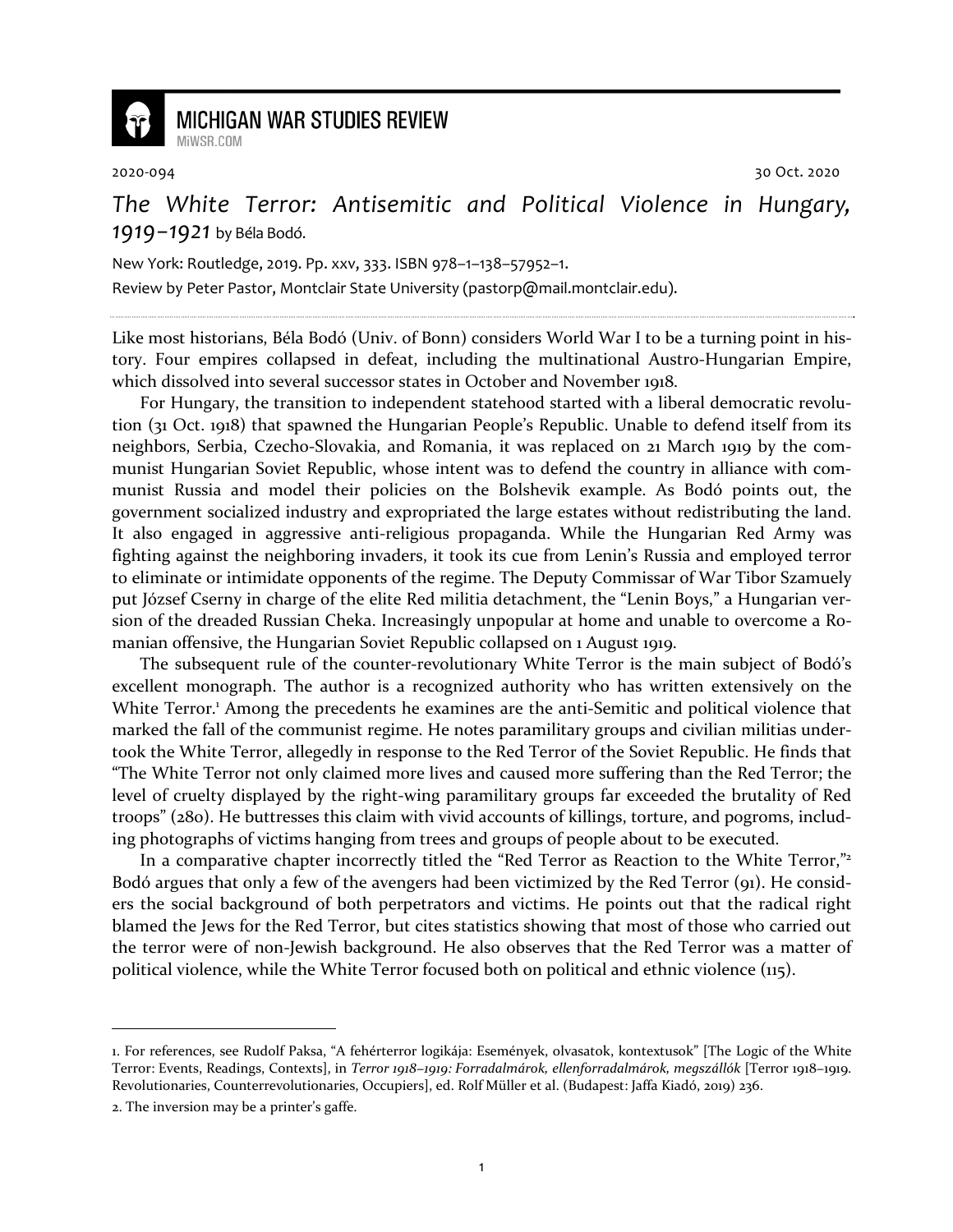According to Bodó, the most violent phase of the White Terror lasted from mid-1919 to 1921, and targeted mostly Jews, few of whom had played any part in the Soviet Republic. Still, the terrorists justified their hate crimes as retribution against the Jews who were "murderers, war profiteers, traitors and Communists" (xv). This campaign had popular support mainly from the Christian middle class. Increasingly inconvenient to both the government and the establishment, the White Terror petered out by 1924.

On 1 March 1920, parliament elected the commander of the National Army, Miklós Horthy, regent and head of state. Bodó shows that Horthy, as head of the counterrevolutionary National Army, was complicit in the bloody deeds of the officers' battalions. Though he did not order or participate in executions and torture sessions, he protected from persecution the lawbreaking officers and paramilitary troopers who saw him as their partner in crime.

The book's preface and first chapter concern "a village hanging" at the end of August at Fonyód, a village on Lake Balaton, a microhistorical event that "confronts, quite directly, current debates of paramilitary violence in Central and Eastern Europe during and after the First World War: the retreat of the state, culture of defeat and the brutalization of soldiers and society" (xxii).

The three innocent middle-class Jewish victims of the hanging included the economist Albert Tószegi, who had converted to Catholicism at an early age. The lynching was carried out by locals, egged on by a paramilitary group commanded by Pál Prónay, a World War I veteran. The group was associated with the National Army and comprised mostly wartime officers organized in the French-occupied town of Szeged during the Soviet Republic. Though ostensibly formed to fight the Reds (it never did), its glory days followed the Soviet collapse as the arm of the counterrevolution.

Sixty percent of the Soviet Republic's government commissars and deputy commissars were of Jewish background and had long since abandoned their religion. Still, as Bodó asserts, in Hungary, where political anti-Semitism was commonplace, the Jewish presence in government was deeply resented. Mária Kovács has, however, stressed that only ca. 3,000 of Hungary's 500,000 Jews participated in the communist experiment.<sup>3</sup> Yet, as Bodó indicates, the Jews of Hungary were held collectively responsible for the acts of the erstwhile Soviet Republic.

According to Bodó, anti-Semitic rumors motivated mass participation in pogrom-like violence during the counterrevolution. Anti-Semitic brutality in Hungary was based on rumors and pure invention that went back to the 1880s, but were energized during and right after the First World War. During the counterrevolution, anti-Semitic violence "served as means of diversion by trying to shift responsibility for the war and the post-war crisis from the elite gentile section of the middle class to Jews" (11). This quotation indicates that Bodó sees the counterrevolution as part of the postwar process. Elsewhere in the book, however, he seems to share Robert Gerwarth's recent and now popular concept of a "long World War I" that lasted until 1923.<sup>4</sup> He also likens the intensity of the ethnic conflicts generated by the war to the religious wars of the seventeenth century  $(45)$ . In that case, the White Terror belonged to the era of the World Wars that Raymond Aron has dubbed "the second Thirty Year's War."<sup>5</sup> This alternative paradigm includes, besides the White Terror, the virulent anti-Semitism of interwar radical student organizations, whose activities Bidó links to anti-Jewish laws of the late thirties and early forties. In his epilogue, he casts post-World War I anti-Semitic paramilitary pogroms as precursors to the Holocaust.

<sup>3.</sup> *Törvénytől sújtva: A numerus clausus Magyarországon, 1920−1945* [Punished by the Law: The Numerus Clausus in Hungary, 1920−1945] (Budapest: Napvilág Kiadó, 2012) 49.

<sup>4.</sup> *The Vaquished: Why the First World War Failed to End* (NY: Farrar, Straus, and Giroux, 2016).

<sup>5.</sup> *Peace and War: A Theory of International Relations* (NY: Praeger, 1968) 297.